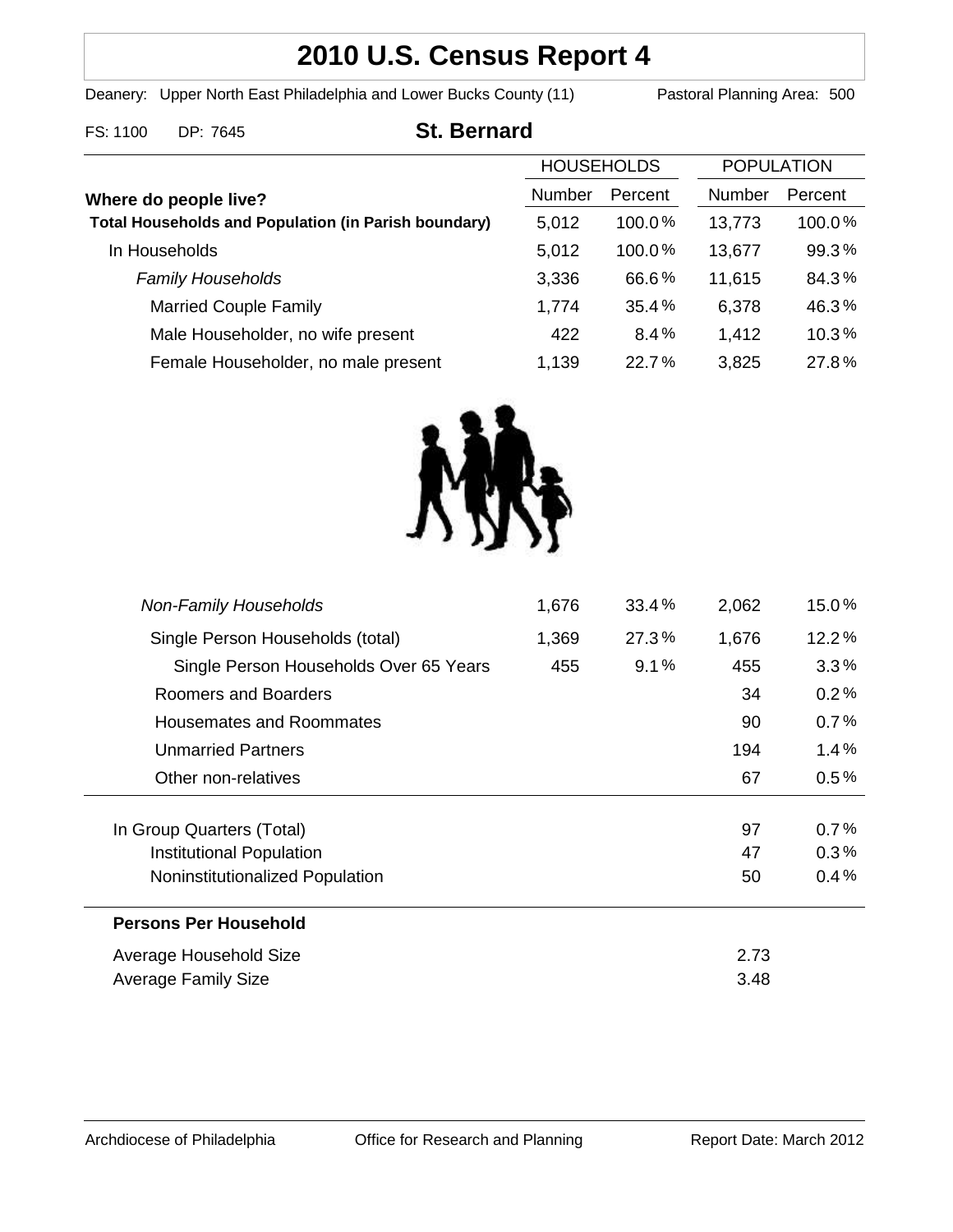# **2010 U.S. Census Report 4**

Deanery: Upper North East Philadelphia and Lower Bucks County (11) Pastoral Planning Area: 500

FS: 1100 DP: 7645 **St. Bernard**

|                                                      |                  | <b>POPULATION</b> |  |
|------------------------------------------------------|------------------|-------------------|--|
| Where do Children - Under Age 18 Live?               | Number           | Percent           |  |
| Total Children - Under Age 18 (in Parish boundary)   | 3,884            | 100.0%            |  |
| In Households                                        | 3,883            | 100.0%            |  |
| Householder or spouse is under 18                    | 0                | 0.0%              |  |
| With Related:                                        |                  |                   |  |
| Married-Couple Family                                | 1,735            | 44.7%             |  |
| Male Householder, No Wife Present                    | 392              | 10.1%             |  |
| Female Householder, No Husband Present               | 1,216            | 31.3%             |  |
| <b>Other Related Householder</b>                     | 122              | 3.1%              |  |
| <b>With Non-Relatives</b>                            | 72               | 1.9%              |  |
| <b>Grandparent Householder</b>                       | 345              | 8.9%              |  |
| In Group Quarters                                    | 1                | 0.0%              |  |
| Institutionalized population                         | 1                | 0.0%              |  |
| Noninstitutionalized population                      | $\boldsymbol{0}$ | 0.0%              |  |
| Where do Adults - Age 65 and Older - Live?           |                  |                   |  |
| Total Adults - Age 65 and Older (in Parish boundary) | 1,323            | 100.0%            |  |
| In Households                                        | 1,303            | 98.5%             |  |
| Family Households:                                   | 818              | 61.8%             |  |
| Is Householder or Spouse                             | 669              | 50.6%             |  |
| With Other Relative Householder                      | 43               | 3.2%              |  |
| With Non-Related Householder                         | 13               | 1.0%              |  |
| is Parent                                            | 79               | 6.0%              |  |
| is Parent-in-Law                                     | 14               | 1.1%              |  |
| In Non-family Households:                            | 485              | 36.7%             |  |
| Male Living Alone                                    | 131              | 9.9%              |  |
| Male not Living Alone                                | 10               | $0.8\%$           |  |
| Female Living Alone                                  | 323              | 24.4%             |  |
| Female not Living Alone                              | 5                | 0.4%              |  |
| Other                                                | 15               | 1.1%              |  |
| In Group Quarters                                    | 20               | 1.5%              |  |
| Institutionalized population                         | $\mathbf 0$      | 0.0%              |  |
| Noninstitutionalized population                      | 20               | 1.5%              |  |
| Housing Units in the Parish boundary                 |                  |                   |  |
| <b>Total Housing Units</b>                           | 5,348            | 100.0%            |  |
| Occupied                                             | 5,012            | 93.7%             |  |
| Owner-Occupied                                       | 3,367            | 63.0%             |  |
| Renter-Occupied                                      | 1,645            | 30.8%             |  |
| Vacant                                               | 336              | 6.3%              |  |

Archdiocese of Philadelphia **Office for Research and Planning** Report Date: March 2012